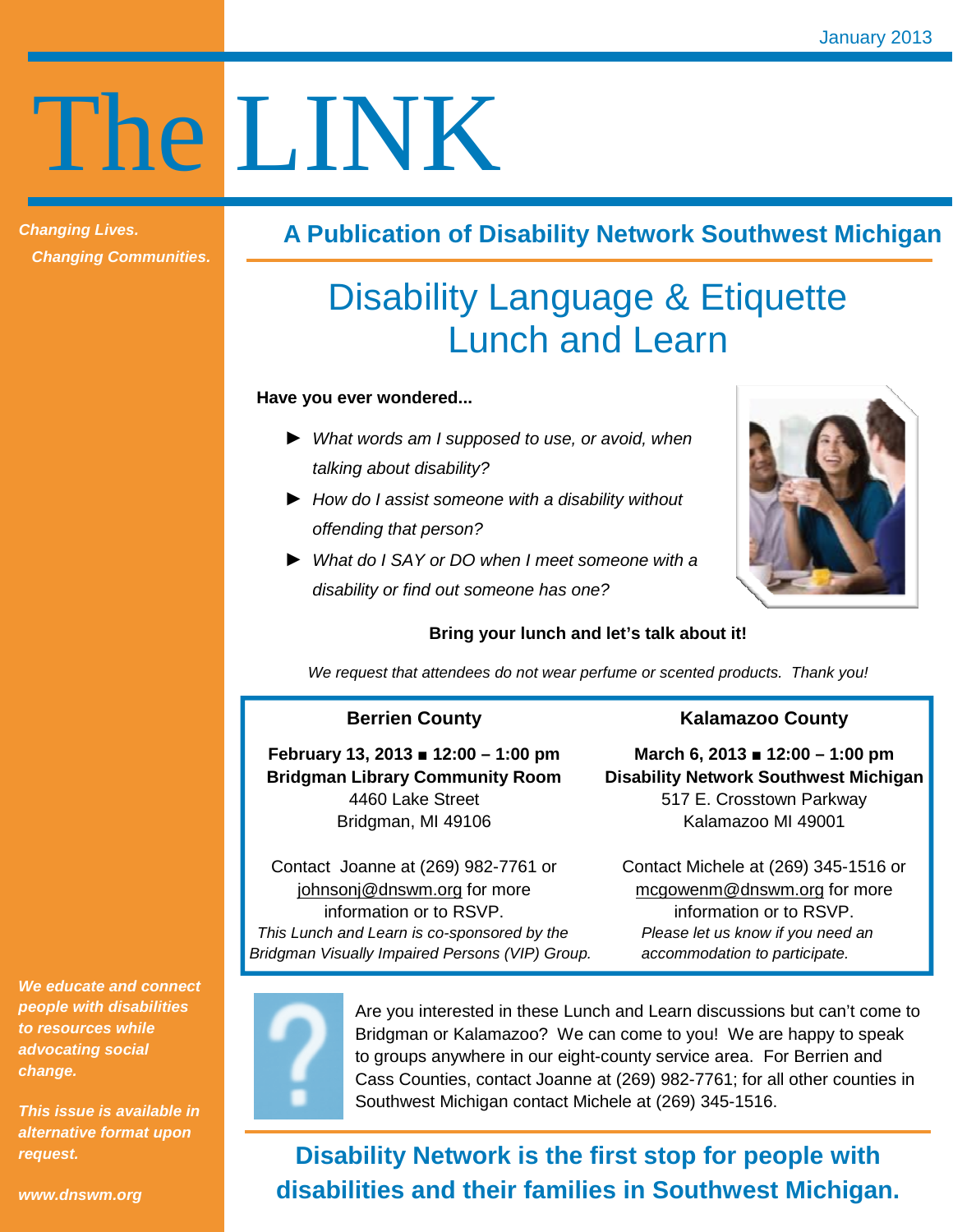# **Winter Emergency Preparedness**

Emergency Preparedness is like a New Year's resolution: You start off with great intentions, but then . . . it's so easy to put off getting prepared until tomorrow or next week because there's no emergency right now, is there?

An "emergency" sounds like such a big event that a lot of people are not sure that they can be prepared for one. But the truth is a few simple items can be really useful for many "little" emergencies, like the power going out for a day or two, being snowed in, or having a personal assistant or support person call in sick.

What you might need:

- ► Some food that won't go bad and doesn't need to be cooked, like granola bars or canned meals, and a few bottles of water. Make sure you have a can opener that you can use without electricity.
- ► Batteries, flashlights, and first aid supplies (Band-Aids, anti-bacterial ointment, extra medicine).
- ► Warm blankets and clothing in an easy-to-get-to place.
- ► Extra toiletries, toilet paper, and hygiene items that you can use outside of the shower, like facial cleansing cloths. Travel size items can be great if the water goes out or is limited!
- ► Up-to-date contact information for people or services you may need to reach in an emergency.



If you'd like more tips on Emergency Preparedness or you'd like to work with one of us to make an emergency plan, please call us at 269-345-1516.

## **SNOW SHOVELING IS MORE THAN JUST NEIGHBORLY**

Shoveling snow may not be the most enjoyable thing to do, but snow and ice covered sidewalks can stop people from getting to the grocery store, the doctor, or even just being able to go to the mailbox. Even a small amount of snow or ice can render the wheels of someone's wheelchair useless, or make it impossible for someone with low vision to tell the sidewalk from the street, and an icy sidewalk can create a bonebreaking hazard.



Clearing snow may be required by your local laws. Thank the people and businesses that shovel their sidewalks, and remind those that haven't just how important it is. Thank you!

## **AID & ATTENDANCE VETERANS PENSION INFORMATION**

Are you a veteran or the surviving spouse of a veteran who served during wartime? Do you require the regular attendance of another person to assist in eating, bathing, dressing, cooking, leaving home, etc.?

To qualify for the Aid and Attendance (A&A) Pension your doctor needs to establish that you require daily assistance by others to dress, undress, bath, cook, eat, take prosthetics on/off, leave your home, etc. You do NOT have to require help with all of these activities; there simply needs to be adequate medical evidence that you cannot "function completely on your own".

Eligibility must be proven by filing the proper Veterans Application for Pension or Compensation – Form 21- 526 (Veteran) or Form 21-534 (Surviving Spouse). This application will require a copy of DD-214 or separation papers, medical evaluation from a physician, current medical limitations, net income, and out-of-pocket Medical Expenses.

Source: http://www.veteranaid.org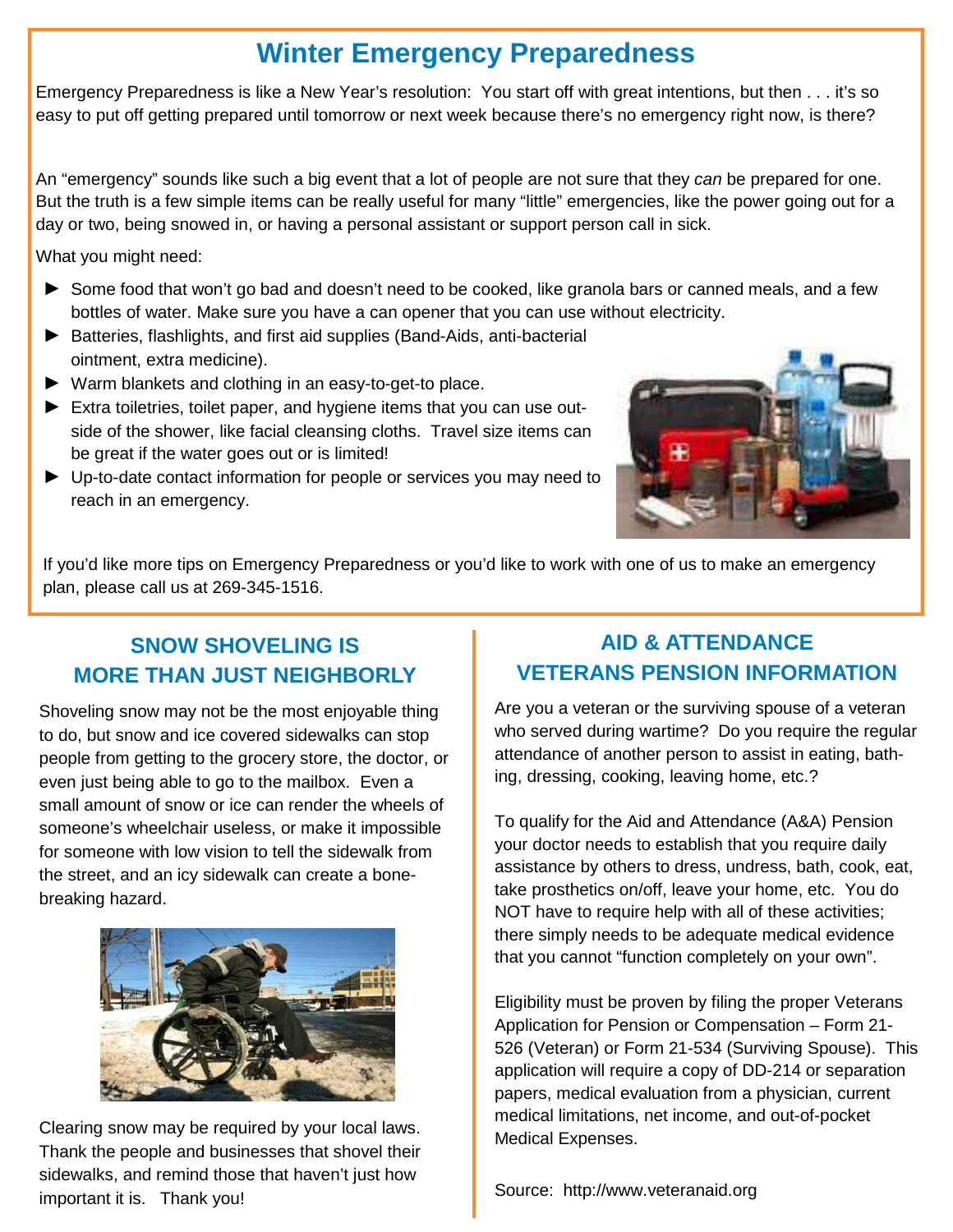# **Join us this April for Front of the Class: A Movie & Discussion**

Our Movie & Discussion series is intended to spark discussion about what it means to be a person with a disability in our culture today and what all of us can do to ensure everyone gets a chance to live up to their full potential.

This 98-minute Hallmark film is based on the true story of Brad Cohen, a man with Tourette's Syndrome, and his journey to becoming an elementary school teacher.

This movie will make you laugh, make you mad, and maybe even make you question what you think about disability. This event is free.

## **Berrien County:**

 **April 5, 2013** 12:00 noon – 2:00 pm **St. Joseph Public Library Auditorium**  500 Market Street St. Joseph, MI 49085 Contact Joanne at (269) 982-7761 with RSVPs and accommodation requests.

## **Kalamazoo County:**

**April 18, 2013** 1:30 – 3:30 pm **Disability Network Southwest Michigan**  517 E. Crosstown Parkway Kalamazoo MI 49001 Contact Michele at (269) 345-1516 with RSVPs and accommodation requests.

We request that attendees do not wear perfume or scented products. Thank you!



# **Self Determination Workshop in Van Buren County April 10, 2013 at the Lawrence Conference Center**



What does it mean to live a self-determined life? Self-determination is about having real choices about where you live, what kind of work you do, and who you spend your time with. Do you need support in your journey to taking control of your life? Interested in learning more about self determination? You are invited to learn about the pride and power that come from living a self determined life!

The Regional Inclusive Community Coalitions of Berrien, Kalamazoo & Van Buren Counties are sponsoring this event.

Contact Michele at mcgowenm@dnswm.org or (269) 345-1516 to find out more.



A big THANK YOU to 107.7 WRKR for the February 2, 2013 Texas Hold 'Em Poker Tournament benefitting Disability Network! A THANK YOU as well to Wayside West for hosting the event, to Pi Kappa Phi for being our dealers, and, of course, the players!